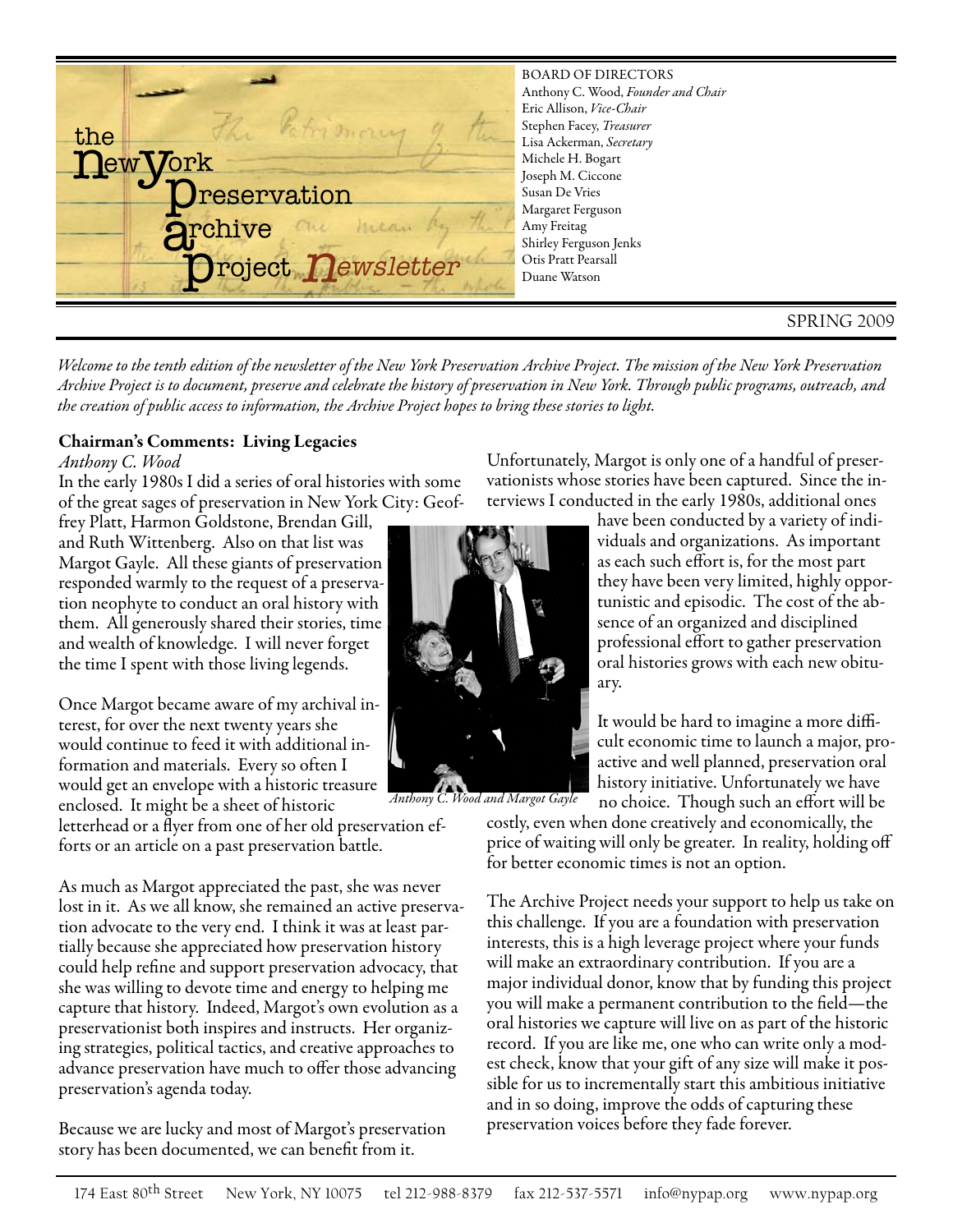# **Archival First Responders**

On October 21, 2008, NYPAP received an urgent call – not a regular occurrence in the preservation archives world. Margot Gayle, an ardent preservationist who was pivotal in the establishment and designation of the SoHo-Cast Iron Historic District and so much more, had passed away just a few weeks earlier on September 28, 2008 and her two daughters were in town to sort out what remained in her apartment of the vast collection of files and clippings she had amassed over the years. Anything that was not claimed within those two days was to be discarded.

NYPAP's Administrator, Sarah Sher, along with intern Melissa Umberger, headed to Ms. Gayle's Upper East Side



*NYPAP Intern Melissa Umberger at Margot Gayle's apartment*

apartment with archival boxes and folders at the ready. The result of 50 years of research and correspondence was a room lined with books, papers, clippings, notes and other materials scattered all over the floor, and photographs dating back to the 1960s of New York City's architectural treasures stuffed into every nook and cranny of the apartment. The Archive Project, along with staff members from the NYC Landmarks Preservation Commission and

Pratt Institute's Library, spent hour upon hour sorting through Ms. Gayle's incredible collections, trying to identify anything that might be historically valuable.

Part of NYPAP's mission is to provide in such emergency situations a temporary home for important preservation papers that otherwise would be lost to the dumpster. The Project then seeks to find an appropriate permanent home for such items with established collecting institutions. Though tempted to bring every last piece of paper from Margot's apartment back to NYPAP's 11x13 office space, only that which could be immediately determined to be significant could be retrieved. We returned to our building on East 80th Street with a box full of correspondence dating all the way back to 1948, hundreds of slides of New York City sites that are now in the hands of the NYC Landmarks Preservation Commission's research department, and nearly one thousand photographs from the 1960s and 70s taken by Margot Gayle herself. The collection of photographs will be available on NYPAP's website in a searchable online database within the coming months.

The National Trust Library is now the steward of Margot Gayle's Friends of Cast Iron papers. Various letters, books, and images were scavenged by NYPAP and other institutions with a deep interest in New York City and preservation history. Over the years Margot had given away the papers dealing with some of her earlier preservation efforts but having lived to a very active 100 years of age, she continued to generate new material until just before her death. Despite the valiant efforts of family, friends, and preservation organizations, it is likely that under the pressure of having to beat the clock, some Margot material of interest was lost.

This experience underscores the importance of both making plans for your preservation papers and of keeping those plans updated. Years ago Margot may well have thought she had planned for the future of all her important papers, but as her preservation advocacy and research continued unabated, she generated additional decades of archival material. If you have been involved in important chapters in the history of preservation in New York City you need to make plans for the future of your archival material—particularly correspondence, memos, and other original documents. NYPAP does not permanently collect such material but is eager to work with you to identify the most appropriate home for your archives.

Call NYPAP if you are aware of preservation papers heading for the dumpster. Better yet, call us before the emergency arrives. Even preservationists don't live forever. We are here to help you preserve your piece of preservation's history. Preservation organizations also need to make plans for the future of their archives so that preservation's story can be saved. Give us a call; NYPAP is here to help.

# **NYPAP at the Movies: 2008 Bard Birthday Breakfast Benefit Features Talk by James Sanders**

Side by side, what appeared to be two pictures of the same brownstone were in actuality structures on opposite sides of the country. In New York, the original building, and in Los Angeles, its replica, made of cheap materials and with no structure beyond its façade. James Sanders guided the

audience at NYPAP's 5th annual Bard Birthday Breakfast on December 12, 2008 through many similar archival photographs showing these types of comparisons between New York City buildings and their movie set twins in Los Angeles. These detailed photos of New York City, which Mr. Sanders discovered while conducting research for his book *Celluloid Skyline: New York and the Movies*,



*James Sanders signing copies of his book,* Celluloid Skyline: New York and the Movies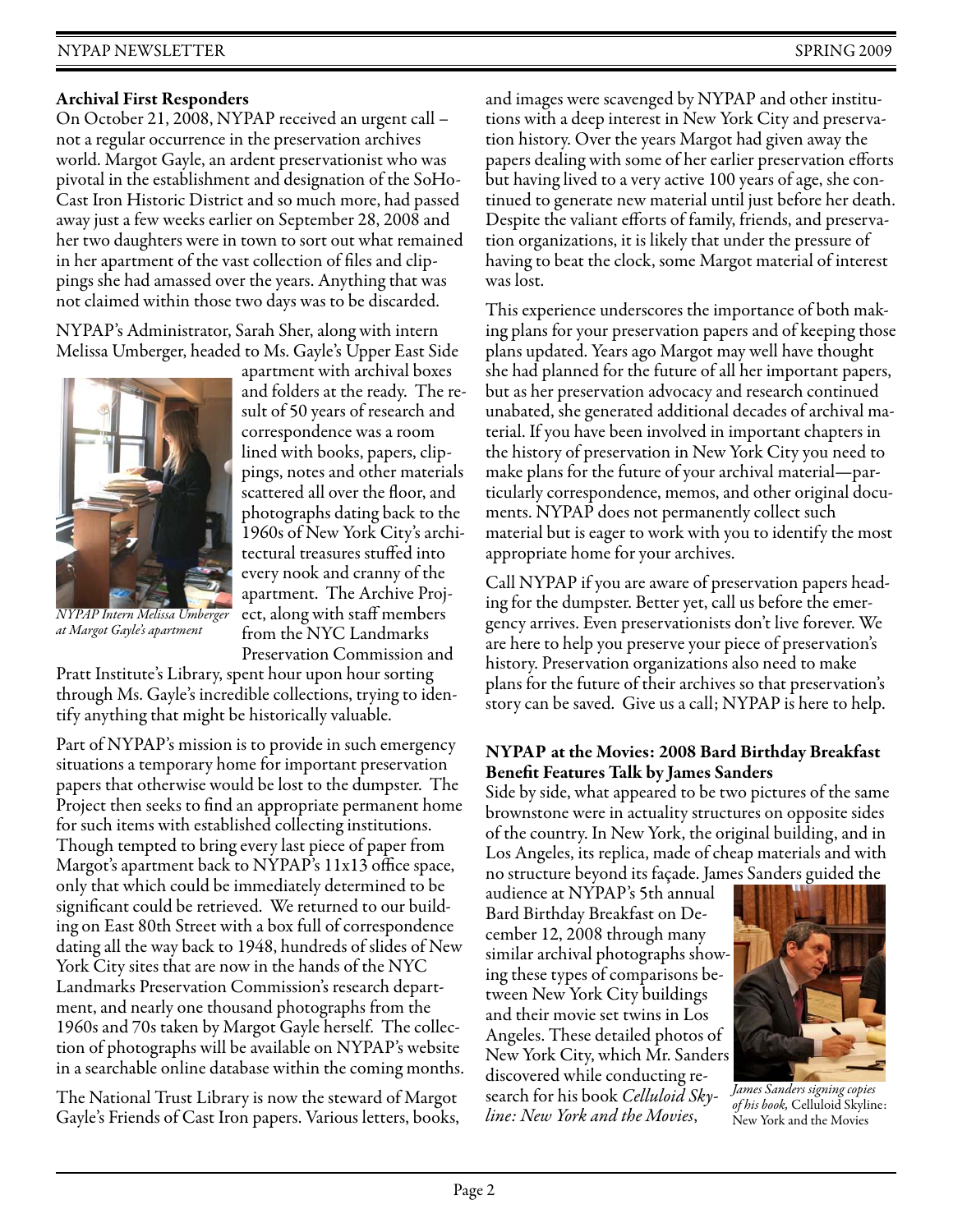were taken in an effort to document the city's streetscapes so that they could be accurately recreated on Hollywood lots.

Mr. Sanders' illuminating talk, enjoyed by a full room of early risers at the Harvard Club, not only touched on an interesting period of film history where New York City based movies were all shot in Los Angeles due to inadequate sound technology that picked up too much street noise in cities, but also showed that this rich documentation captured and preserved a piece of New York's history.

Many thanks to all who attended and supported NYPAP's 2008 Bard Birthday Breakfast Benefit. A very special thanks to our donors at the Benefit Committee level and above:

Lisa Ackerman

| Daniel Allen, Cutsogeorge Tooman & Allen Architects |                     |
|-----------------------------------------------------|---------------------|
|                                                     |                     |
| Jan C.K. Anderson                                   | Helen Chin          |
| Stephen Facey                                       | Amy Freitag         |
| Roberta Brandes Gratz                               | Gordon Hyatt        |
| Richard Kaplan                                      | Jeanne G. Martowski |
| Richard J. Moylan                                   | Kate Ottavino       |
| Otis and Nancy Pearsall                             | Charles A. Platt    |
| <b>Irene Ritter Foundation</b>                      | Joseph Rosenberg    |
| Arlene B. Simon                                     | Jack Taylor         |
| Arete S. Warren                                     | Duane Watson        |
| Anthony C. Wood and Anthony Badalamenti             |                     |
| Anthony F. Zunino                                   |                     |
|                                                     |                     |

#### **Preservation in the 1970s: NYPAP and Pratt Collaborate to Collect Oral Histories with Key Figures**

For the second year in a row, the New York Preservation Archive Project and Pratt Institute's graduate program in historic preservation successfully collaborated in collecting oral histories from pivotal figures in preservation. NYPAP

Chair Anthony C. Wood guided students in the program's Public History class, co-taught by Marci Reaven and Jeanne Houck, in understanding the context of this year's topic, preservation in the 1970s, and helped them develop skills in conducting oral history interviews.

• Thom Bess, interviewed by Inna Guzenfeld, recounted the story that led up to the designation of the Longwood Historic District.



*Melissa Brunette and Bronson Binger*

• Bronson Binger, interviewed by Melissa Brunette, reflected on his time as Assistant Commissioner for Capital Projects at the New York City Parks Department, as well as his efforts to designate the Carnegie Hill Historic District and save the Old Metropolitan Opera House.

• Michael Gruen, interviewed by Lauren Peters, discussed the central issues he dealt with while he was Chair of the Historic Districts Council, as well as his effort to designate the Riverside Drive – West 105th Street Historic District.



*Lauren Peters and Michael Gruen, former Chair of the Historic Districts Council*

• Lenore Norman, interviewed by Marios Drakos,

reflected on her time as executive director of the Landmarks Preservation Commission.

Each interview contains fascinating stories that add tremendously to the overall narrative of historic preservation in New York City. All of the interviews have been transcribed and are now available on NYPAP's website.

### **Beachside Bungalow Preservation Preserved**

NYPAP commends its good friend Richard George, president of the Beachside Bungalow Preservation Association (BBPA) for recently donating his Beachside Bungalow Preservation Association of Far Rockaway archives to the Queens Library.

This collection covers the years between the establishment of the BBPA in 1984 to 2008. The BBPA strives to preserve, organize, and improve the community of Far Rockaway, Queens, from Beach 24th Street to Beach 27th Street, between Seagirt Boulevard and the boardwalk. Their campaign to save Wavecrest Gardens and preserve Derech Emunoh Synagogue, as well as their communitybuilding efforts through street fairs and greening projects, are all well documented in this rich archival collection contained in eleven boxes at the library's Long Island Division. These archives contain a mixed assortment of media, including DVD's, artwork, maps, and correspondence.

Richard George's choice to donate these archives to a library instead of allowing this well-documented history of a young non-profit organization fall into oblivion is a perfect example of what NYPAP advocates for on a daily basis. Saving the everyday documents of an organization gives the preservation movement a sense of its past and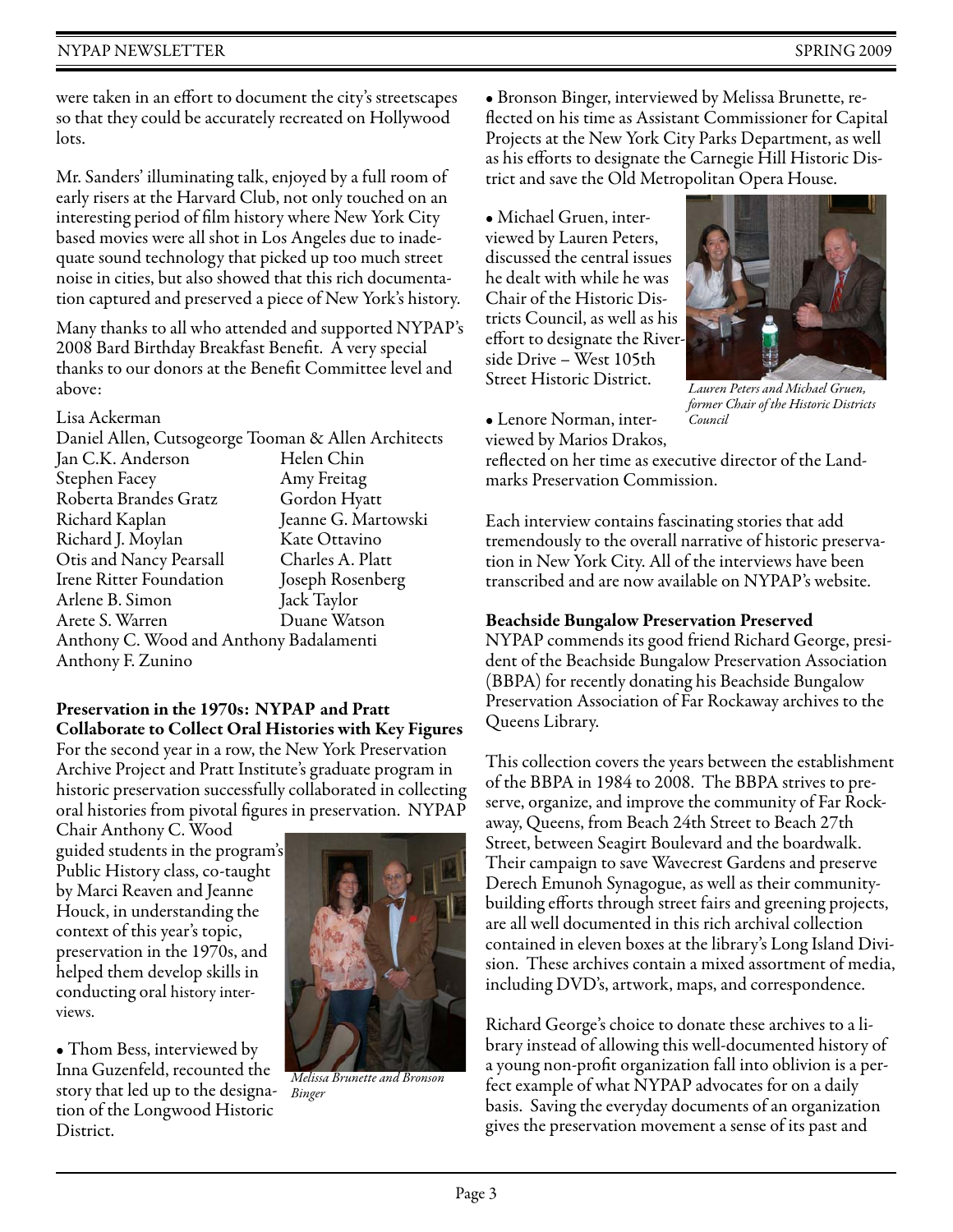chronicles what has been successful in earlier campaigns or programs.

The Archive Project hopes that other preservation organizations follow Richard George's lead and find ways of preserving their own archives so that their past endeavors can guide the future of historic preservation.

### **NYPAP is Proud to Co-Sponsor "In Their Own Words: A Salute to the Women of the Greenwich Village Preservation Movement"**

Thursday, April 2, 2009 6:30-8:00 P.M. Judson Memorial Hall 239 Thompson Street between W. 4th and W. 3rd Streets

Free; reservations required. RSVP to rsvp@gvshp.org or (212) 475-9585 ext. 35

GVSHP's Oral History Project, conducted over 10 years and only now available to the public, features interviews with many of the most influential women of the preservation movement, including Margot Gayle, Verna Small, and



Jane Jacobs. Hear fascinating selections from their oral histories shedding new light on their experiences and passion for preservation. Introduction by NYPAP Board member Susan

De Vries, director of the Dyckman Farmhouse Museum and conductor of several of the interviews, and a keynote lecture on Jane Jacobs by Roberta Brandes Gratz, former award-winning journalist and author of The Living City: Thinking Small in a Big Way and Cities Back from the Edge: New Life for Downtown.

# **In Memorium**

# **Dorothy Miner**

# *Lisa Ackerman*

Each year we lament the loss of important figures in our professional and private lives and the preservation community in the last several years has felt an acute loss as beloved friends and colleagues have died. NYPAP has said goodbye to Giorgio Cavaglieri, Paul Byard, Jan Pokorny, Margot Gayle and several other steadfast supporters of preservation in New York City as well as frequent audience members at NYPAP events and programs. The death of Dorothy Miner in October 2008 was, however, a most personal loss.

The obituary in *The New York Times* referred to Dorothy as "….a fierce, immovable stickler — and could infuriate al-

lies as well as adversaries with her insistence on principle and procedure." No other phrase could describe Dorothy more perfectly. Dorothy was such a fixture in New York City's preservation world that I have no actual memory of meeting her. She was simply a part of my professional life



from my earliest memories extending back more than 25 years. I do have very distinct memories of Dorothy's contributions to the field, her unfailing support of NYPAP, her generosity with knowledge, and her clear sense of preservation principles.

Dorothy was an engaged NYPAP Board member, attended nearly every event we organized, brought students and colleagues to NYPAP programs, and asked tough questions at every turn. She could indeed infuriate anyone working with her. On more than one occasion, I was exacerbated that Dorothy wouldn't use email. It seems foolish now because there was often great joy in sitting down and writing her a note and receiving a written response.

One of my strongest memories of Dorothy is walking out of an evening event at the Neighborhood Preservation Center, asking her a simple question about something I was reading, and then being kicked out of the NPC office more than two hours later when Dorothy was helping me construct a meaningful bibliography if I really wanted to explore that topic more thoroughly. This might not seem odd to anyone who witnessed her receive the Landmarks Lion award from Historic Districts Council. Dorothy made the usual polite remarks and then provided the audience with an unparalleled lecture on the evolution of the landmarks law and its contemporary meaning.

Dorothy will be remembered by many long into the future. Many of us will miss her well-meaning vexing behavior. Indeed, I have discovered I have an inner Dorothy who is always reminding me that the enforcement of the land-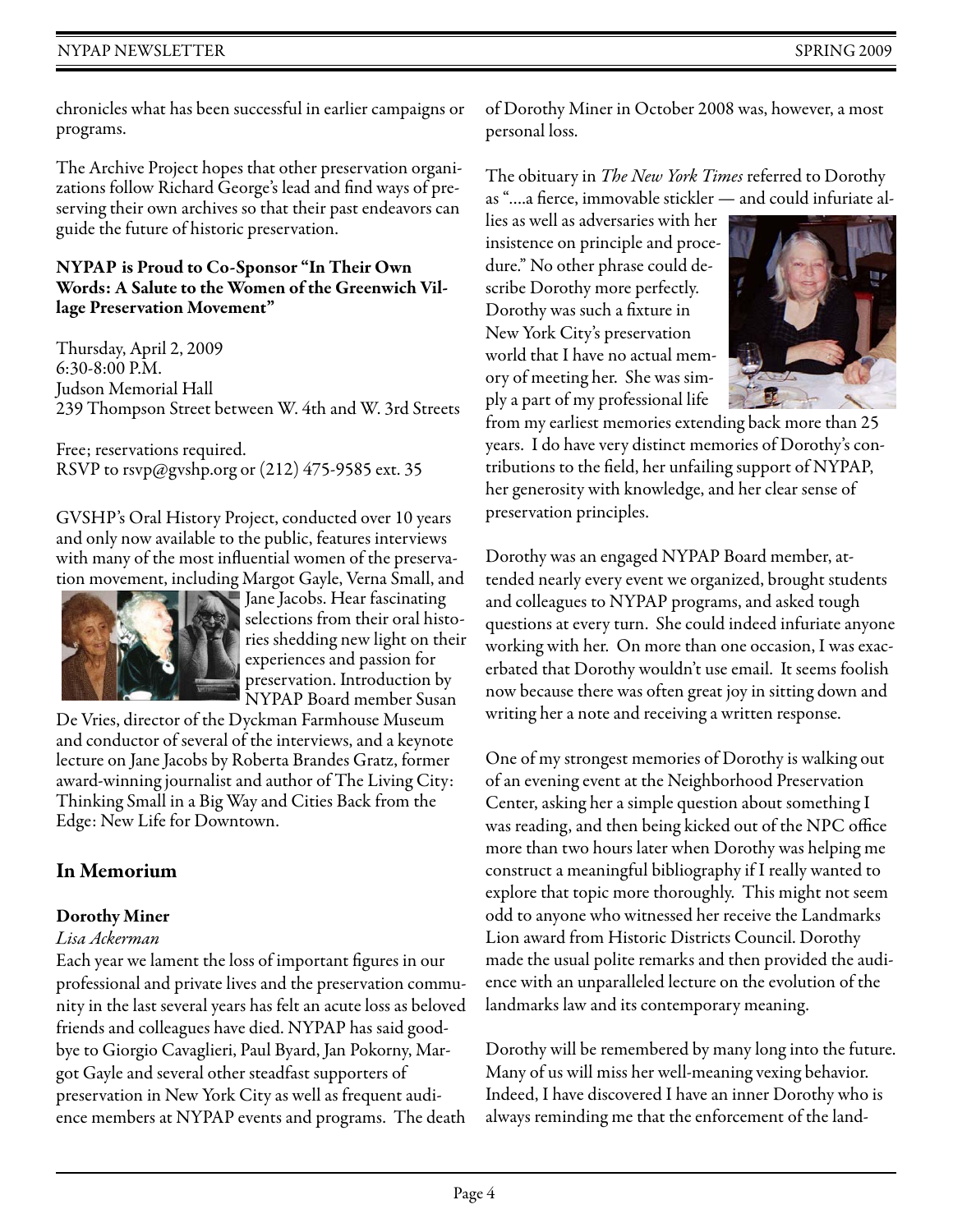# NYPAP NEWSLETTER SPRING 2009

marks law cannot wane. Now all NYPAP Board members use email, but we've lost a key figure in the 1978 Penn Central Transportation Company v. New York City battle and one of the board's strongest champions.

### **Truman Moore**

# *The Drive to Protect the Ladies' Mile District*

The death on October 4, 2008, of Truman Moore at age 73 leaves a void among photographers who document the architectural heritage of New York City. Truman's studio was in one of the glorious buildings that, since 1989, has been part of Manhattan's Ladies' Mile Historic District – an area in which he and his wife, Margaret (Peg) Moore, played pivotal roles in persuading the New York City Landmarks Preservation Commission to designate it, after a six-year campaign of researching, photographing, educating, and lobbying.

Part of that effort, spearheaded by the still-active organization called The Drive to Protect the Ladies' Mile District, included the production and sale of the book "End of the Road for Ladies' Mile?" with Truman's incisive photographs of the area's architecturally stunning Palaces of Commerce, many of them then at risk of demolition or insensitive alteration. They were silent and endangered symbols of the great shopping area of the Gilded Age between the Civil War and World War I, now again a thriving commercial and increasingly residential part of the city.

Truman, a successful commercial photographer, was an architecture and history buff who donated his camera and an enormous part of his time and talent to the cause of historic preservation. Almost all of the Ladies' Mile's 400 buildings, in 28 blocks of what is now called Midtown South, were documented by Truman's loving lenses. His images inspired a generation of landmarking advocates and activists. Truman, a Southerner by birth, and Peg, moved to Charleston, South Carolina, in 1994, where Truman's photography and Peg's preservation advocacy worked their magic again to help save and expand that city's architectural heritage. They left behind in New York the Ladies' Mile Historic District, which celebrates its 20th anniversary in May of this year.

Full obituaries for Truman Moore available at www.savethecity.org and in the October 7, 2008 edition of the *Post and Courier*

### **Evelyn Strouse**

As we were going to print, the Archive Project learned of the death of Evelyn Strouse. Ms. Strouse passed away on January 15, 2009 at the age of 92. She was the leader of

the Union Square Community Coalition for 20 years, an early member of The Drive to Protect the Ladies' Mile District, and served on three committees of Community Board 5 from 1992 to 2002. A full obituary is available in the February 4-10, 2009 edition of *The Villager.* 

# **NYPAP News**

Melissa Umberger, a graduate student in the Pratt Institute's historic preservation program, is continuing her fall internship into the spring. Ms. Umberger has been work-



ing tirelessly on scanning, identifying, and organizing the Margot Gayle Photo Archive, as well as drafting new entries for NYPAP's online database. Ivy Harrison, a sophomore at New York Univeristy's Gallatin School of Individualized Study, joined

*Ave. taken by Margot Gayle in 1961* 

the Archive Project as an intern at the beginning of the spring semester. Ivy has been researching and writing entries for NYPAP's online database.

The Archive Project's online database, intended to serve as an encyclopedia of historic preservation, will be live on www.nypap.org by the end of Preservation Month (May).This database will be a first-step resource for researchers who wish to find out the locations of archives or oral histories related to a person, place, organization, event, or campaign within the history of preservation. This database is a constant work-in-progress, as NYPAP continues its in-depth research into the field of historic preservation.

Thanks to the generosity of Anne Whitman, NYPAP has just begun an extensive oral history interview with Carolyn Kent, a key preservationist in Morningside Heights. NYPAP encourages anyone who wishes to sponsor an oral history interview to contact our offices for more information.

NYPAP is delighted to welcome its most recent board member, Shirley Ferguson Jenks. For over 30 years Shirley has been active in historic preservation. Since 1994 she has provided fund-raising counsel to nonprofit organizations in the fields of culture, education, health and social services. She is the principal of the Jenks Group, LLC. Shirley's preservation background and fundraising acumen will be of great assistance to NYPAP as it seeks funding for its second decade of documenting, preserving, and celebrating the history of preservation in New York City.